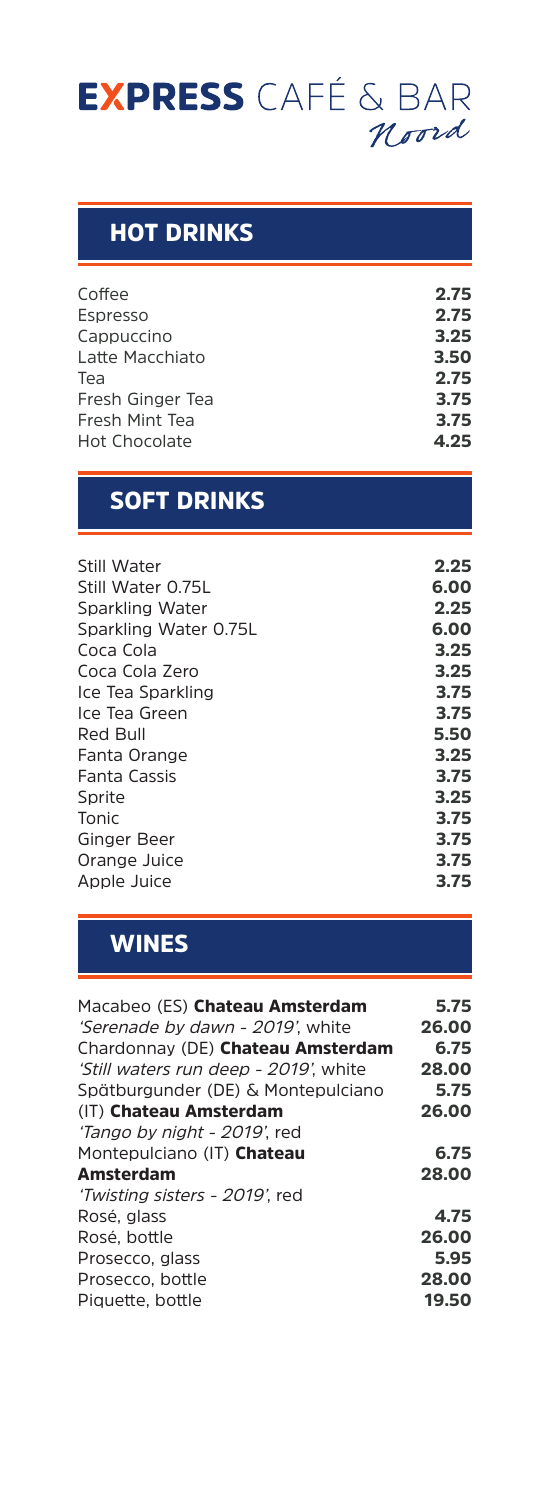# **EXPRESS** CAFÉ & BAR

#### **BEERS**

| Heineken. draft                   | 3.85 |
|-----------------------------------|------|
| Heineken, draft, 50cl             | 7.70 |
| Affligem Blond, draft             | 5.75 |
| Seasonal draft beer               | 5.50 |
| Gaia, IPA, <b>Oedipus Brewery</b> | 6.75 |
| Mannenliefde. Saison.             | 6.75 |
| <b>Oedipus Brewery</b>            |      |
| Poly Amorie, Mango Sour,          | 6.75 |
| <b>Oedipus Brewery</b>            |      |
| Heineken 0.0                      |      |
|                                   |      |

# **COCKTAILS**

| <b>NORTH RIVERSIDE BREEZE</b><br>Rum   crème de pêche   pineapple   mint<br>I lime                   | 12.25 |
|------------------------------------------------------------------------------------------------------|-------|
| <b>ROSE PEPPER MARGARITA</b><br>Tequila   triple sec   lime   rose pepper<br><b>ESPRESSO MARTINI</b> | 9.50  |
| Vodka   kahlua   espresso                                                                            | 9.75  |
| <b>APEROL SPRITZ</b><br>Aperol   prosecco   soda water   dried                                       | 10.25 |
| orange<br><b>DARK 'N STORMY</b><br>Bacardi spiced   ginger beer   angostura                          | 11.75 |
| bitters   lime<br><b>MOJITO (virgin 8.00)</b>                                                        |       |
| Rum   soda water   sugar   lime   mint<br><b>MOSCOW MULE</b>                                         | 9.75  |
| Vodka   ginger beer   angostura bitters  <br>lime                                                    | 12.50 |
| <b>COSMOPOLITAN</b>                                                                                  |       |
| Vodka   triple sec   cranberry juice  <br>simple syrup   lime                                        | 11.75 |

# SPIRITS

| Hendrick's Gin           | 7.50 |
|--------------------------|------|
| Tanguaray Gin            | 5.50 |
| Beefeater Gin            | 5.50 |
| Smirnoff Vodka           | 4.50 |
| Absolut Vodka            | 4.75 |
| Bacardi Carta Blanca     | 5.50 |
| Bacardi Oakheart         | 5.50 |
| Johnnie Walker Red       | 5.50 |
| Paddy Irish Whiskey      | 6.75 |
| Jack Daniel's Tennessee  | 8.25 |
| Hennessy VS              | 5.50 |
| Jose Cuervo Gold Teguila | 5.50 |
| Kahlua                   | 5.25 |
| Malibu                   | 5.25 |
| <b>Bailevs</b>           | 4.75 |
| Young Jenever            | 6.25 |
|                          |      |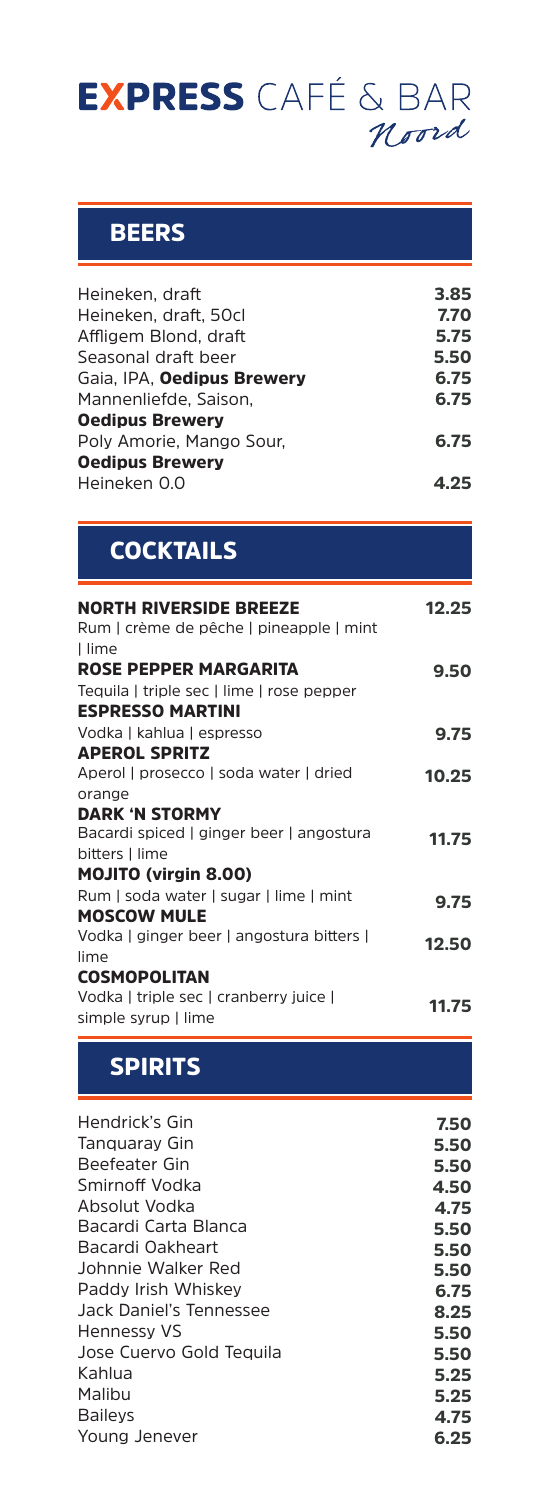

## LUNCH

Our sourdough bread is from **Bakkerij Kaandorp** 

| <b>CARROT SOUP (v)</b><br>Supplement blue cheese (Oudwijker<br>Lazuli from Fromagerie Kef) + 1.00        | 5.50  |
|----------------------------------------------------------------------------------------------------------|-------|
| <b>CLUB SANDWICH</b><br>Tomato   chicken   egg salad   crisps                                            | 7.25  |
| <b>CAESAR SALAD</b><br>Romaine lettuce   anchovies  <br>croutons   bacon   egg   parmesan<br>cheese      | 11.25 |
| <b>GRILLED SANDWICH HAM/CHEESE</b>                                                                       | 6.50  |
| <b>SANDWICH SALMON</b><br>Cream cheese   avocado   red onion                                             | 9.50  |
| <b>PANINI PULLED CHICKEN</b><br>Pulled chicken from Slagerij Aarse                                       | 9.50  |
| <b>SNACKS</b>                                                                                            |       |
| <b>BREAD (v)</b><br>Sourdough bread from <b>Bakkerij</b><br>Kaandorp   salted butter   olive<br>tapenade | 4.50  |
| OLIVES (v)                                                                                               | 3.50  |
| <b>BITTERBALLEN</b>                                                                                      | 5.50  |
| <b>NACHO'S (v)</b><br>Cheese   guacamole   sour cream                                                    | 7.50  |
| jalapeño peppers                                                                                         |       |
| <b>CHEESE STICKS (v)</b>                                                                                 | 4.50  |
| <b>CALAMARES</b>                                                                                         | 5.50  |
| <b>FLAMMKUCHEN</b><br>Bacon   onion   sour cream                                                         | 6.25  |

(v) = vegetarian Food allergies or intolerances? We are happy to help if you wish to know whether an item contains a certain ingredient.